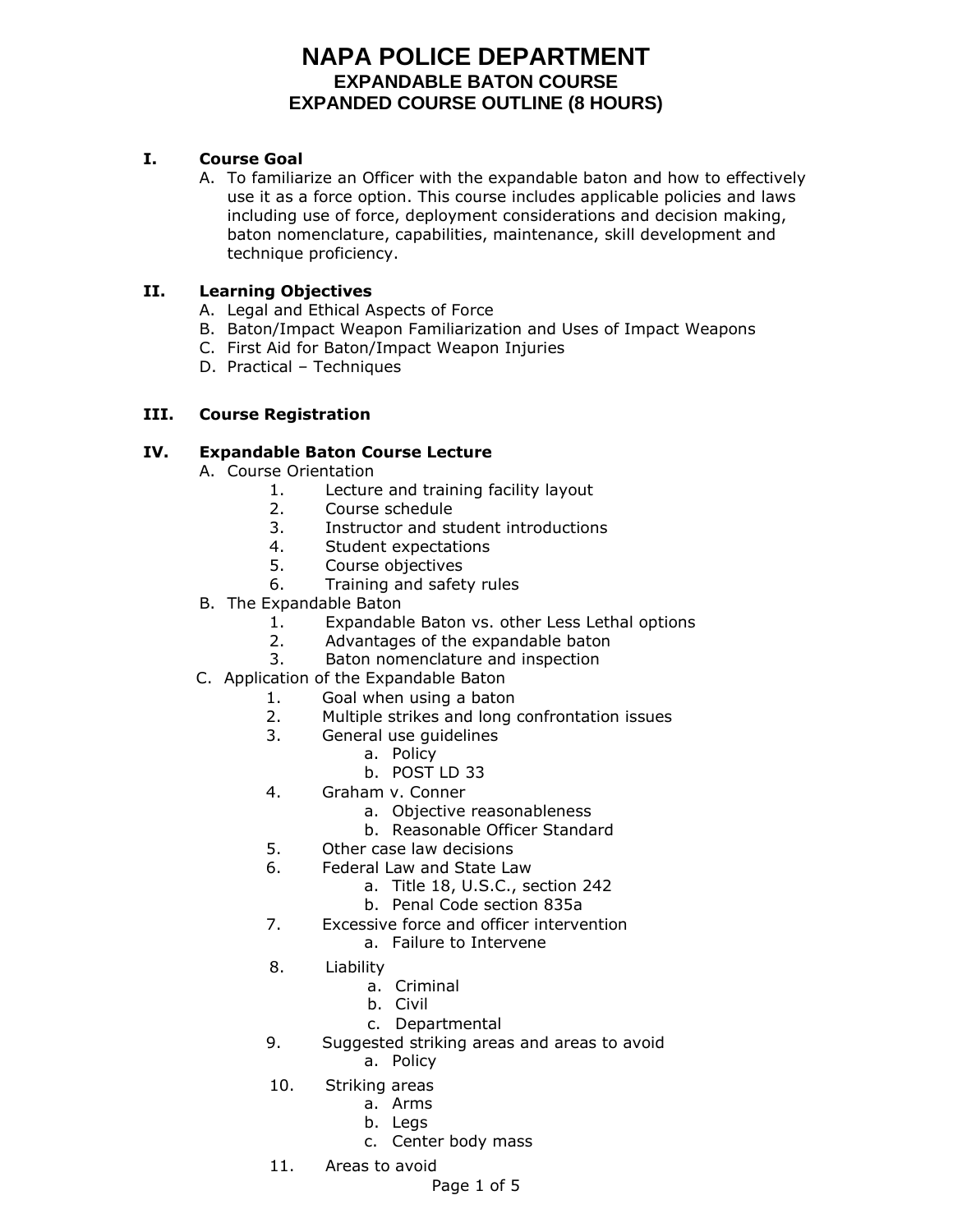- a. Head
- b. Neck
- c. Spine
- d. Groin
- e. Kidneys
- f. Heart
- 12. First aid considerations
	- a. Responsibility
		- b. Administer first aid when safe
		- c. Obtain further medical assistance as needed
		- d. Policy
- D. De-Escalation
	- 1. De-escalation techniques
	- 2. Active listening
	- 3. Verbal Commands
- E. Documentation
	- 1. Evidence collection
	- 2. Report writing

## **V. Basic Physical Skills Training**

- A. Warm up and stretching
	- 1. Reduces injuries
	- 2. Improves blood flow
- B. Basic Stretching Techniques and Warm up
- C. Balance and Stances
	- 1. Field Interview Stance
	- 2. Self Defense Stance
	- 3. Transitional F.I. to Self Defense Stance drills
- D. Footwork and Patterns of Movement
	- 1. Shuffle step
		- a. Forward
		- b. Back
		- c. Left
		- d. Right
	- 2. Shuffle pivot
		- a. 10-7 footwork
		- b. 2-5 footwork
	- 3. Footwork drills
- E. Carrying and Drawing the Expandable Baton
	- 1. Equipment placement considerations
		- a. Front
			- b. Side
		- c. Rear
	- 2. Straight draw
	- 3. Cross draw
	- 4. Drawing and re-holstering drills
- F. Expanding and Closing the Expandable Baton
	- 1. Primary method of opening/expanding
		- a. To the ground
	- 2. Secondary method of opening/expanding a. Pull to open
	- 3. Primary method of closing/collapsing a. Telescopic
	- 4. Secondary method of closing/collapsing

Page 2 of 5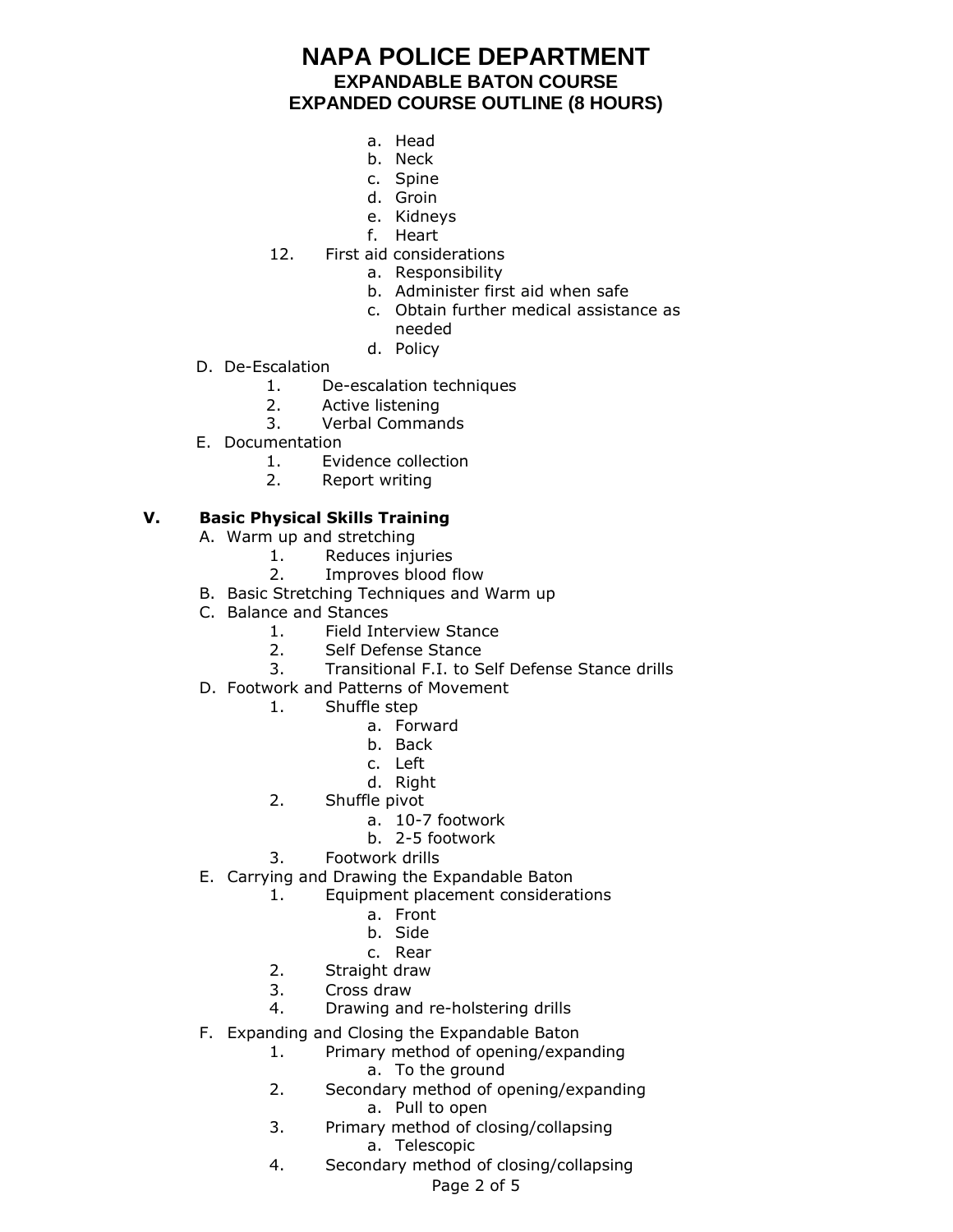- a. Tap and Roll
- 5. Expanding and closing drills

G. Closed Baton Ready Positions (closed baton in hand)

- 1. Field Interview position (low profile/cover)
	- a. Concealed behind
	- b. Exposed in front
- 2. Self Defense ready position
	- a. One hand ready position
- 3. Transition drills from F.I. to Self Defense ready positions
- H. Open Baton Ready Positions (open baton in hand)
	- 1. Field Interview (low profile/cover officer)
		- a. Behind leg
			- b. In front at waist level
	- 2. Self Defense Stance
		- a. Primary strike position
	- 3. Transition drills from F.I. to Self Defense ready positions

#### **VI. Physical Skills Training/Drills**

- A. Threat Separation and Baton Expanding Drill
	- 1. Wall/Dummy Drill
		- a. Empty Hand
	- 2. Wall/Dummy Drill
		- a. To baton draw and expansion
- B. Closed Mode Strikes
	- 1. One hand hammer strike
		- a. Standard vs. window breaker end cap
	- 2. One hand punch
	- 3. Closed baton strike bag drills
- C. Open Baton Strikes
	- 1. Power strikes
		- a. One hand
		- b. Two hand
	- 2. Clearing swing
	- 3. Open mode strike bag drills
- D. Baton Jabs
	- 1. Two handed baton jab
		- a. Front
		- b. Rear
	- 2. Two handed diagonal push block
	- 3. Baton jab bag drills
- E. Baton Retention
	- 1. Figure 8 retention
	- 2. Retention drills
- F. Weapons Transition Drills
	- 1. Threat assessment
		- a. Escalation
			- b. De-escalation

### **VII. Dynamic Training Drill**

- A. Gauntlet Drill
	- 1. All baton skills performed at five or more strike bag stations
	- 2. Targets remain static/student is in motion
	- 3. Maintain proper baton skills while increasing heart rate/stress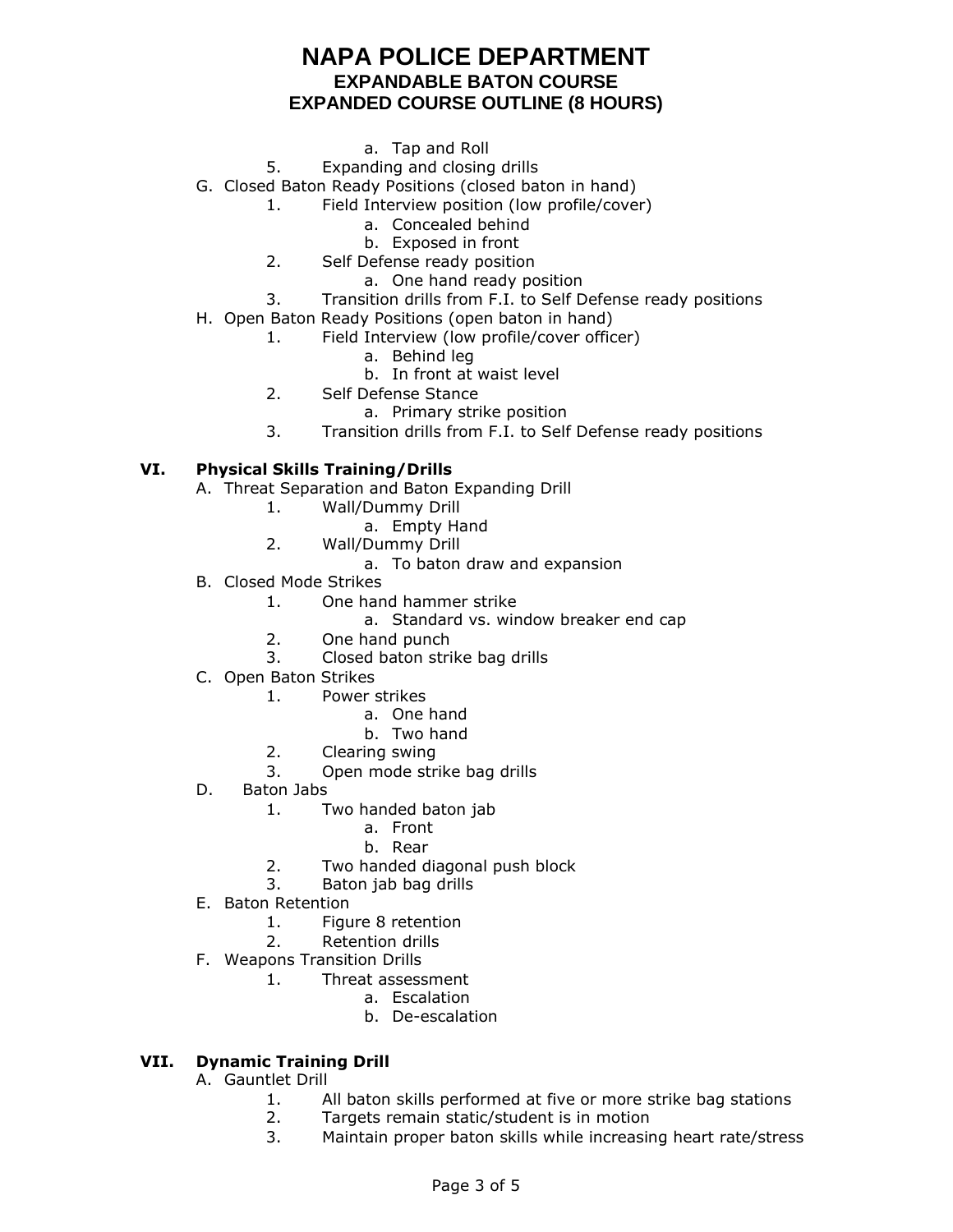### **VIII. Testing**

- A. Physical Performance Skills Test (evaluated and documented during gauntlet drill)
	- 1. Stances and patterns of movement
	- 2. Drawing, expanding, and closing baton
	- 3. Closed baton strikes
	- 4. Open baton strikes
	- 5. Jabs, blocks, and retention
- B. Written examination

#### **IX. Course Conclusion**

- A. Instructor/Course evaluation
- B. Course Debrief
- C. Certificate